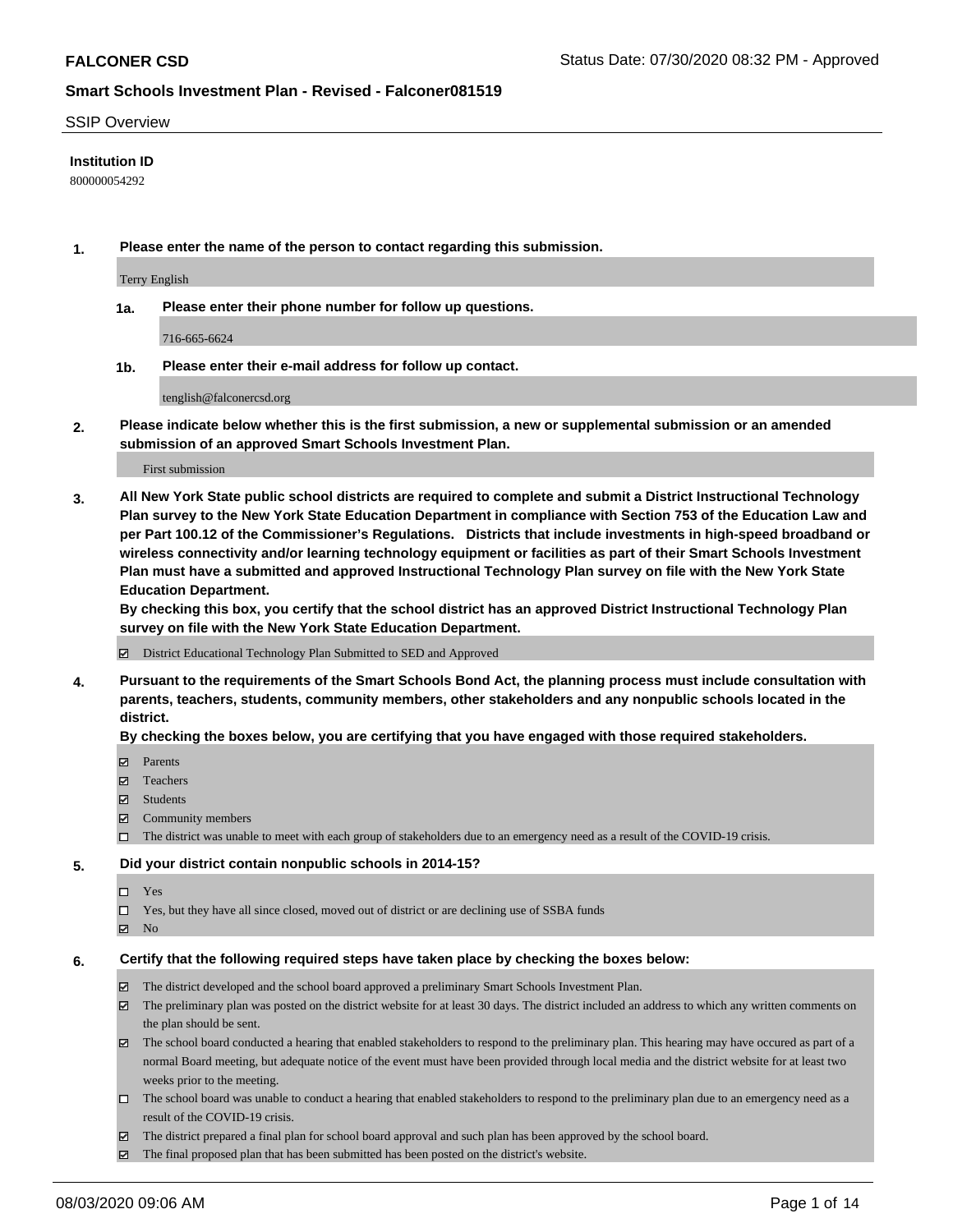SSIP Overview

**6a. Please upload the proposed Smart Schools Investment Plan (SSIP) that was posted on the district's website, along with any supporting materials. Note that this should be different than your recently submitted Educational Technology Survey. The Final SSIP, as approved by the School Board, should also be posted on the website and remain there during the course of the projects contained therein.**

SSBA080719.pdf

**6b. Enter the webpage address where the final Smart Schools Investment Plan is posted. The Plan should remain posted for the life of the included projects.**

https://www.falconercsd.org/cms/lib/NY19000463/Centricity/domain/4/2019\_2020/FCSD%20SSBA%20SSIP%20Draft1%20June%202019\_Smart\_S chools.pdf

**7. Please enter an estimate of the total number of students and staff that will benefit from this Smart Schools Investment Plan based on the cumulative projects submitted to date.**

1,300

**8. An LEA/School District may partner with one or more other LEA/School Districts to form a consortium to pool Smart Schools Bond Act funds for a project that meets all other Smart School Bond Act requirements. Each school district participating in the consortium will need to file an approved Smart Schools Investment Plan for the project and submit a signed Memorandum of Understanding that sets forth the details of the consortium including the roles of each respective district.**

 $\Box$  The district plans to participate in a consortium to partner with other school district(s) to implement a Smart Schools project.

**9. Please enter the name and 6-digit SED Code for each LEA/School District participating in the Consortium.**

| Partner LEA/District | <b>ISED BEDS Code</b> |
|----------------------|-----------------------|
| (No Response)        | (No Response)         |

**10. Please upload a signed Memorandum of Understanding with all of the participating Consortium partners.**

(No Response)

**11. Your district's Smart Schools Bond Act Allocation is:**

\$1,108,739

**12. Final 2014-15 BEDS Enrollment to calculate Nonpublic Sharing Requirement**

|            | <b>Public Enrollment</b> | Nonpublic Enrollment | 'Total Enrollment | l Nonpublic Percentage |
|------------|--------------------------|----------------------|-------------------|------------------------|
| Enrollment | ,161                     |                      | .161.00           | 0.00                   |

**13. This table compares each category budget total, as entered in that category's page, to the total expenditures listed in the category's expenditure table. Any discrepancies between the two must be resolved before submission.**

|                                                 | Sub-Allocations | <b>Expenditure Totals</b> | <b>Difference</b> |
|-------------------------------------------------|-----------------|---------------------------|-------------------|
| School Connectivity                             | 173,584.28      | 173,584.28                | 0.00              |
| Connectivity Projects for<br><b>Communities</b> | 0.00            | 0.00                      | 0.00              |
| Classroom Technology                            | 0.00            | 0.00                      | 0.00              |
| Pre-Kindergarten Classrooms                     | 0.00            | 0.00                      | 0.00              |
| Replace Transportable<br>Classrooms             | 0.00            | 0.00                      | 0.00              |
| High-Tech Security Features                     | 0.00            | 0.00                      | 0.00              |
| Nonpublic Loan                                  | 0.00            | 0.00                      | 0.00              |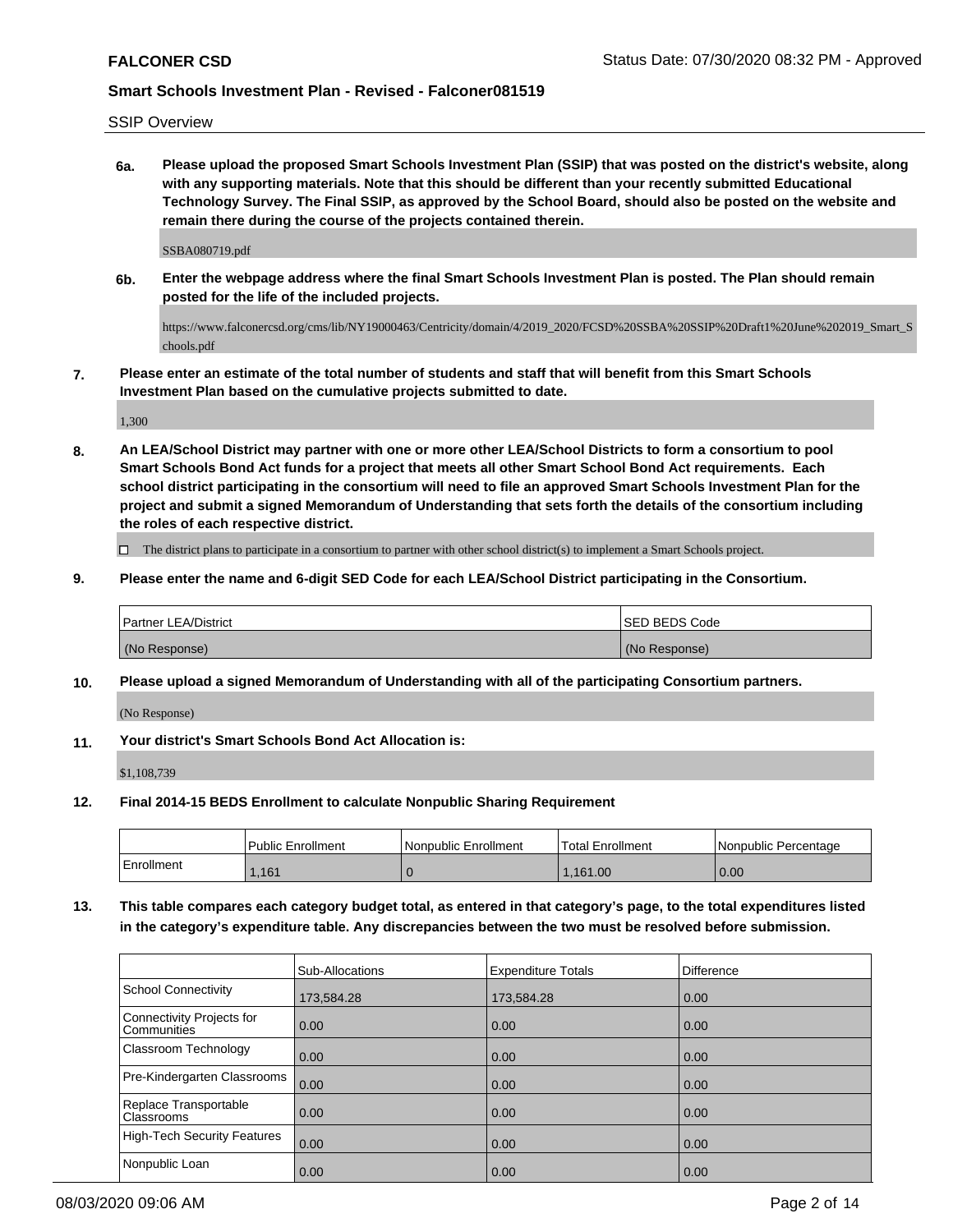# SSIP Overview

|         | Sub-Allocations | Expenditure Totals | <b>Difference</b> |
|---------|-----------------|--------------------|-------------------|
| Totals: | 173,584         | 173,584            | -U                |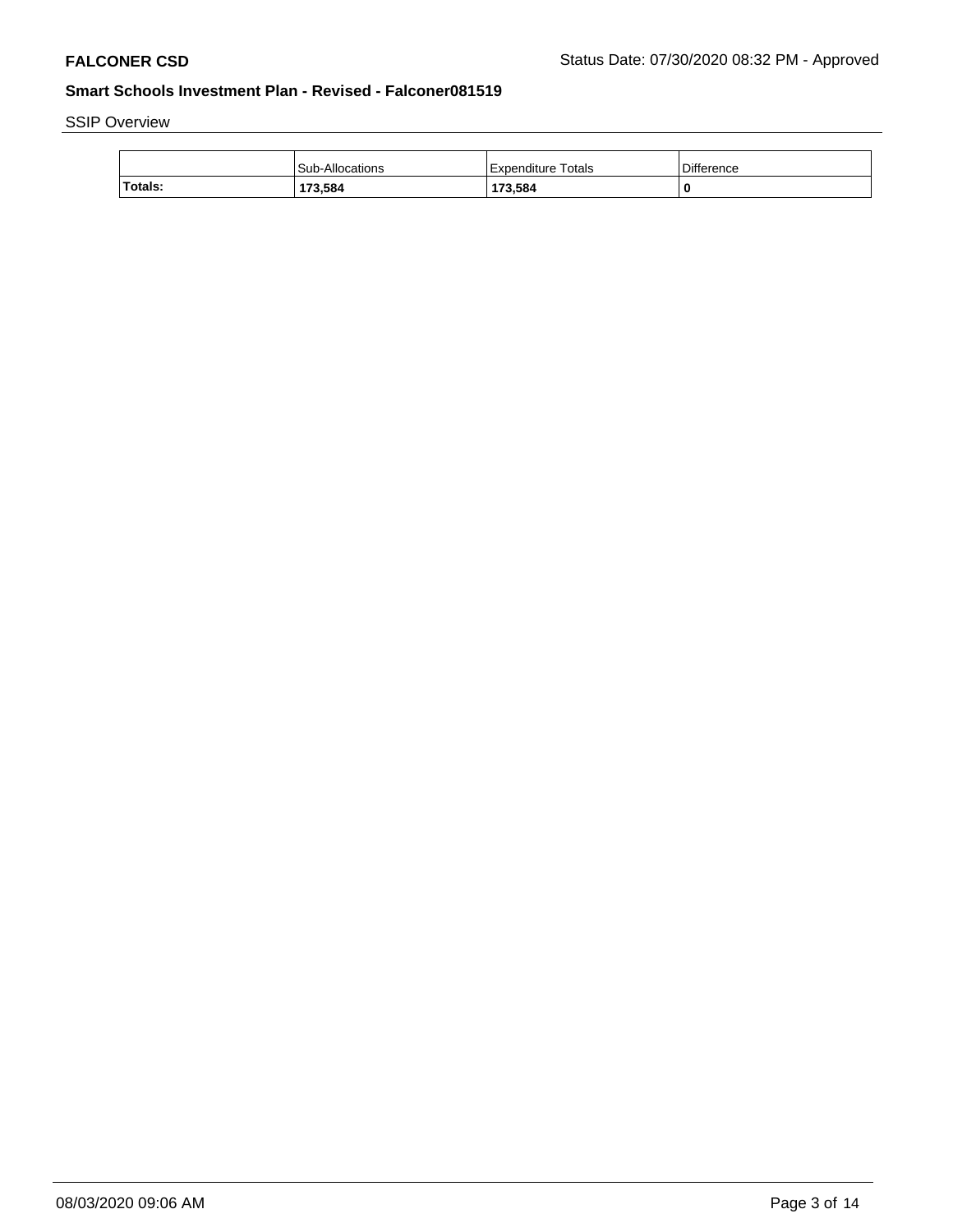School Connectivity

- **1. In order for students and faculty to receive the maximum benefit from the technology made available under the Smart Schools Bond Act, their school buildings must possess sufficient connectivity infrastructure to ensure that devices can be used during the school day. Smart Schools Investment Plans must demonstrate that:**
	- **• sufficient infrastructure that meets the Federal Communications Commission's 100 Mbps per 1,000 students standard currently exists in the buildings where new devices will be deployed, or**
	- **• is a planned use of a portion of Smart Schools Bond Act funds, or**
	- **• is under development through another funding source.**

**Smart Schools Bond Act funds used for technology infrastructure or classroom technology investments must increase the number of school buildings that meet or exceed the minimum speed standard of 100 Mbps per 1,000 students and staff within 12 months. This standard may be met on either a contracted 24/7 firm service or a "burstable" capability. If the standard is met under the burstable criteria, it must be:**

**1. Specifically codified in a service contract with a provider, and**

**2. Guaranteed to be available to all students and devices as needed, particularly during periods of high demand, such as computer-based testing (CBT) periods.**

#### **Please describe how your district already meets or is planning to meet this standard within 12 months of plan submission.**

In order to meet and maintain the goal of school connectivity, Falconer Central School District will upgrade and replace our existing network switch gear. The existing network switch gear has already reached its scheduled end of life date in 2019 and will reach end of support in 2020. In order to sustain our network and technology, the updated network switch gear is scheduled to be installed prior to the end of the 2019-2020 school year.

- **1a. If a district believes that it will be impossible to meet this standard within 12 months, it may apply for a waiver of this requirement, as described on the Smart Schools website. The waiver must be filed and approved by SED prior to submitting this survey.**
	- $\Box$  By checking this box, you are certifying that the school district has an approved waiver of this requirement on file with the New York State Education Department.
- **2. Connectivity Speed Calculator (Required). If the district currently meets the required speed, enter "Currently Met" in the last box: Expected Date When Required Speed Will be Met.**

|                  | Number of<br><b>Students</b> | Required Speed<br>lin Mbps | Current Speed in Expected Speed<br><b>Mbps</b> | I to be Attained                    | Expected Date<br>When Reauired |
|------------------|------------------------------|----------------------------|------------------------------------------------|-------------------------------------|--------------------------------|
|                  |                              |                            |                                                | Within 12 Months 1Speed Will be Met |                                |
| Calculated Speed | 1.183                        | 118.30                     | 1000                                           | 1000                                | currently met                  |

# **3. Describe how you intend to use Smart Schools Bond Act funds for high-speed broadband and/or wireless connectivity projects in school buildings.**

Smart Schools Bond Act funds will be used to upgrade and sustain our high-speed broadband and/or wireless connectivity through purchasing, replacing, and upgrading ethernet switch modules, transceivers, ethernet routing switches, and their associated power supply units.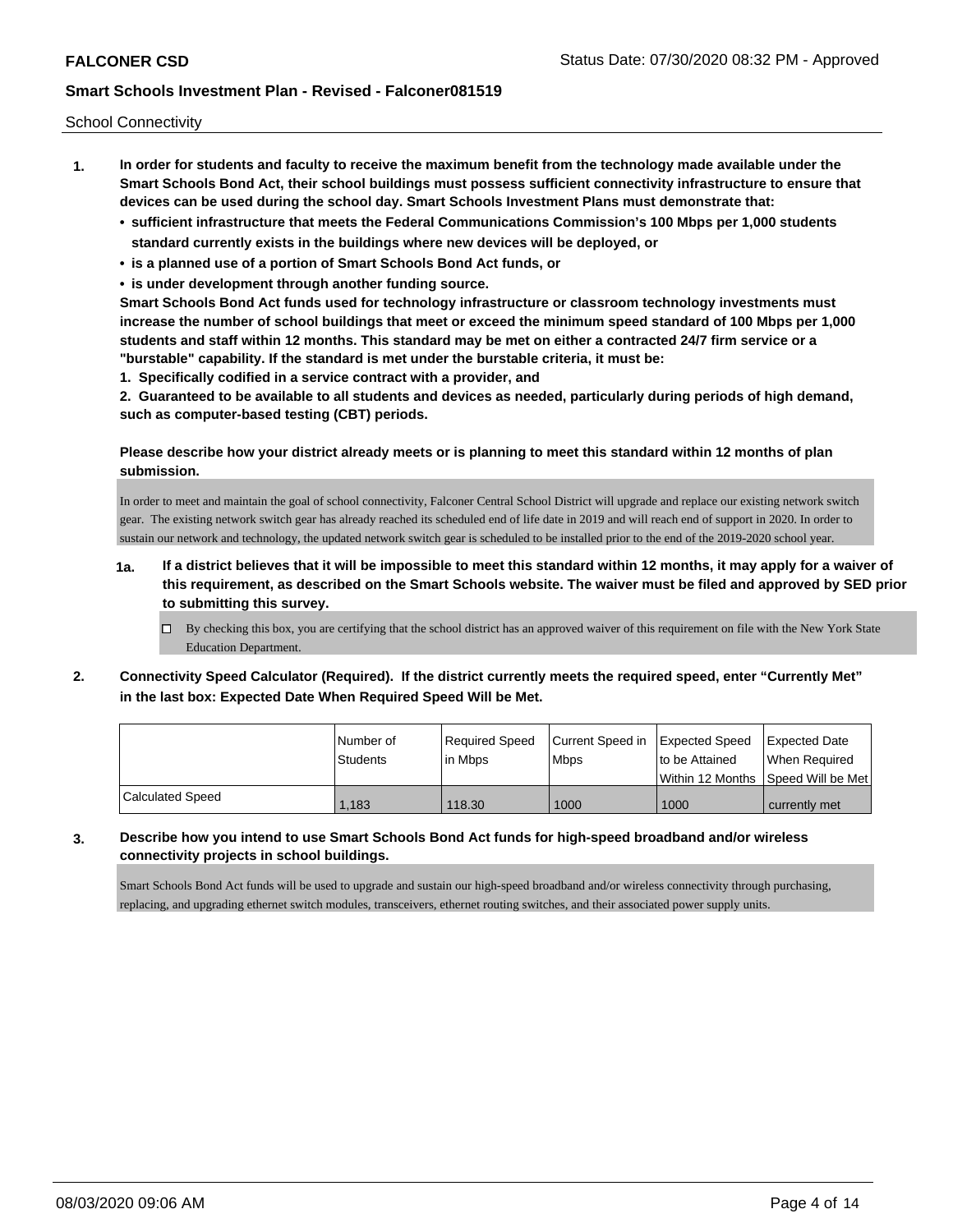School Connectivity

**4. Describe the linkage between the district's District Instructional Technology Plan and how the proposed projects will improve teaching and learning. (There should be a link between your response to this question and your responses to Question 1 in Section IV - NYSED Initiatives Alignment: "Explain how the district use of instructional technology will serve as a part of a comprehensive and sustained effort to support rigorous academic standards attainment and performance improvement for students."** 

**Your answer should also align with your answers to the questions in Section II - Strategic Technology Planning and the associated Action Steps in Section III - Action Plan.)**

The proposed projects to upgrade and maintain our network systems through our Smart Schools Investment Plan are critical in establishing and maintaining a robust and secure network infrastructure to support current and future technology needs. Addressing the improvements in our network infrastructure ties into the goals and action plans outlined in our district technology plan and will allow the district to sustain the instructional technology required to support and attain rigorous academic standards and improve student performance.

The proposed project to invest in network infrastructure will support the move to computer-based testing and student access to devices. It will also allow for the transformation of instruction and collaboration that would not be possible without the use of technology by using online learning management systems through which teachers can communicate with parents/guardians as well as using technology to enhance instruction.

**5. If the district wishes to have students and staff access the Internet from wireless devices within the school building, or in close proximity to it, it must first ensure that it has a robust Wi-Fi network in place that has sufficient bandwidth to meet user demand.**

**Please describe how you have quantified this demand and how you plan to meet this demand.**

The district currently meets this standard with a minimum of 1Gb bandwidth within our schools. The district contracts with Erie 1 BOCES - WNYRIC for 1GB of bandwidth. Wireless access points have been placed in every classroom to meet the increased demand.

**6. Smart Schools plans with any expenditures in the School Connectivity category require a project number from the Office of Facilities Planning. Districts must submit an SSBA LOI and receive project numbers prior to submitting the SSIP. As indicated on the LOI, some projects may be eligible for a streamlined review and will not require a building permit.**

**Please indicate on a separate row each project number given to you by the Office of Facilities Planning.**

| Project Number        |  |
|-----------------------|--|
| 06-11-01-04-7-999-BA1 |  |

**7. Certain high-tech security and connectivity infrastructure projects may be eligible for an expedited review process as determined by the Office of Facilities Planning.**

**Was your project deemed eligible for streamlined review?**

Yes

- **7a. Districts that choose the Streamlined Review Process will be required to certify that they have reviewed all installations with their licensed architect or engineer of record and provide that person's name and license number. The licensed professional must review the products and proposed method of installation prior to implementation and review the work during and after completion in order to affirm that the work was codecompliant, if requested.**
	- $\Box$  I certify that I have reviewed all installations with a licensed architect or engineer of record.
- **8. Include the name and license number of the architect or engineer of record.**

| Name        | License Number |
|-------------|----------------|
| Jerry Young | 197841         |

**9. Public Expenditures – Loanable (Counts toward the nonpublic loan calculation)**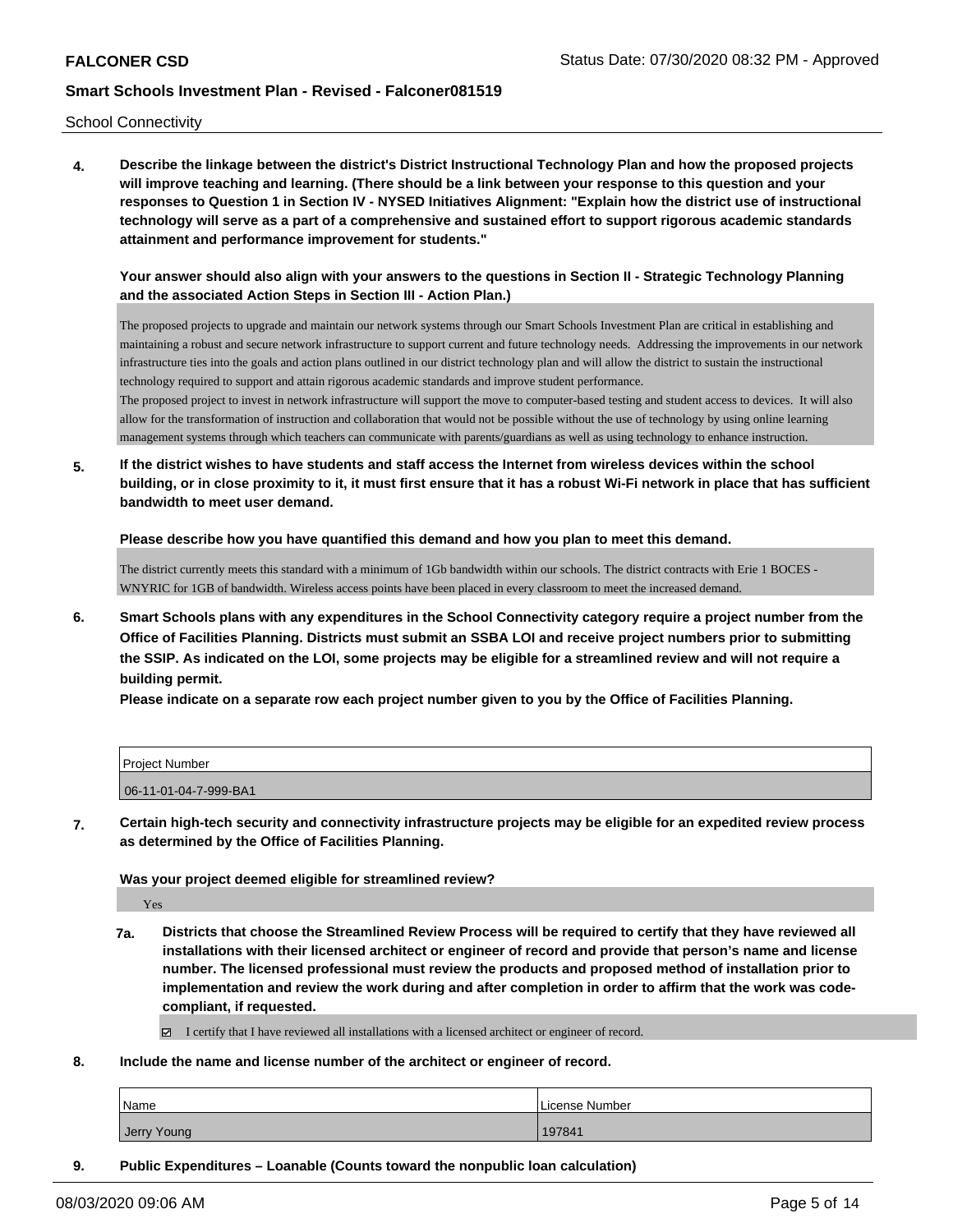School Connectivity

| Select the allowable expenditure type.<br>Repeat to add another item under each type. | <b>PUBLIC</b> Items to be<br>l Purchased | Quantity         | <b>Cost Per Item</b> | Total Cost        |
|---------------------------------------------------------------------------------------|------------------------------------------|------------------|----------------------|-------------------|
| (No Response)                                                                         | (No Response)                            | (No<br>Response) | l (No<br>Response)   | $\overline{0.00}$ |
|                                                                                       |                                          | 0                | 0.00                 |                   |

**10. Public Expenditures – Non-Loanable (Does not count toward nonpublic loan calculation)**

| Select the allowable expenditure<br>type.<br>Repeat to add another item under<br>each type. | <b>PUBLIC</b> Items to be purchased<br>Quantity                                                                                                                                                            |                         | Cost per Item | <b>Total Cost</b> |
|---------------------------------------------------------------------------------------------|------------------------------------------------------------------------------------------------------------------------------------------------------------------------------------------------------------|-------------------------|---------------|-------------------|
| <b>Network/Access Costs</b>                                                                 | 8404 Chassis 4 Slots 1 AC PS NO PC<br><b>4 FANS PRODUCT</b>                                                                                                                                                | 2                       | 7,206.20      | 14,412.40         |
| <b>Network/Access Costs</b>                                                                 | VSP 8000 100-240V 800W AC Power<br>Supply (No Power Cord)                                                                                                                                                  | $\overline{2}$          | 279.64        | 559.28            |
| <b>Connections/Components</b>                                                               | 8424XT ETHERNET SWITCH<br>MODULE 24 PORT<br>100M/1G/10G/BASE-T PRODUCT                                                                                                                                     | 6                       | 5,799.79      | 34,798.74         |
| <b>Connections/Components</b>                                                               | 100M/1G/10G BASE-T PRODUCT<br>8424XS ETHERNET SWITCH<br>MODULE 24 PORT 1/10G SFP+<br>PLUGGABLE TRANSCEIVERS SOLD<br><b>SEPARATELY</b>                                                                      | $\overline{2}$          | 5,272.39      | 10,544.78         |
| Network/Access Costs                                                                        | Power Cord 10A NEMA 5-15P<br>IEC320-C13                                                                                                                                                                    | $\overline{4}$          | 5.59          | 22.36             |
| <b>Connections/Components</b>                                                               | VSP 8000 Chassis Universal Slide<br>Rack Mount Kit (300mm-900mm)                                                                                                                                           | $\overline{2}$          | 174.16        | 348.32            |
| <b>Connections/Components</b>                                                               | 1-port 10GBASE-LR Small Form<br>Factor Pluggable Plus (SFP+) 10<br><b>Gigabit Ethernet Transceiver</b><br>connector type                                                                                   | 34                      | 349.96        | 11,898.64         |
| <b>Connections/Components</b>                                                               | 1-port 10GBASE-LR Small Form<br>Factor Pluggable Plus (SFP+) 10<br><b>Gigabit Ethernet Transceiver</b><br>connector type: LC. Supports single-<br>mode fiber for interconnects up to<br>10km               | $\overline{\mathbf{4}}$ | 877.36        | 3,509.44          |
| <b>Connections/Components</b>                                                               | SFP+ Direct Attach Cable. 3m                                                                                                                                                                               | 8                       | 118.95        | 951.60            |
| <b>Network/Access Costs</b>                                                                 | ETHERNET ROUTING SWITCH<br>4950GTS-PWR+48 10/100/1000<br>802.3AT & 2 SFP+ PORTS<br><b>INCLUDES BASE SOFTWARE</b><br>LICENSE 1 1025W POWER SUPPLY<br><b>.SM STACK CABLE NO POWER</b><br><b>CORD PRODUCT</b> | 36                      | 2,318.93      | 83,481.48         |
| <b>Network/Access Costs</b>                                                                 | ERS4900 1025W POWER SUPPLY                                                                                                                                                                                 | 36                      | 334.19        | 12,030.84         |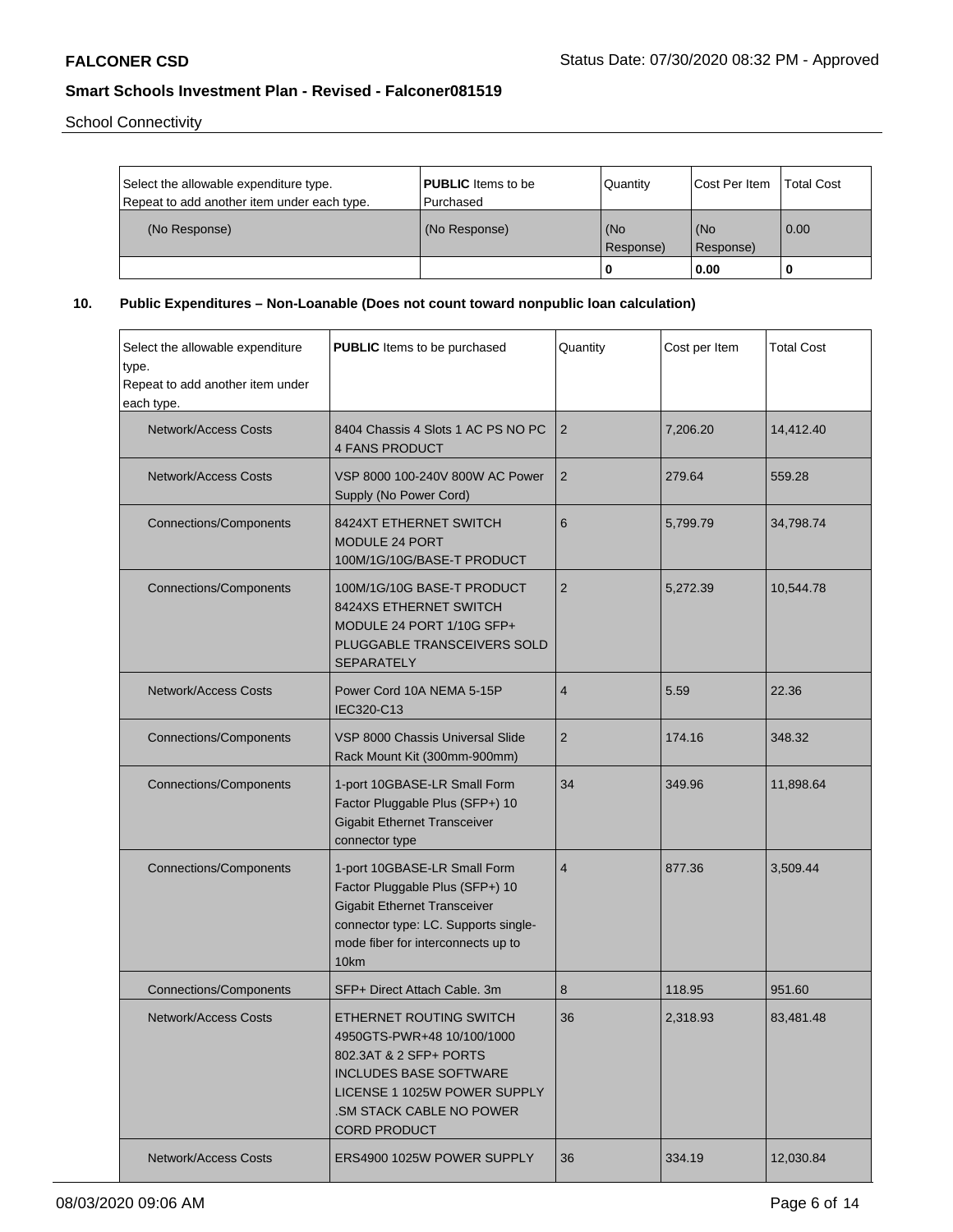# School Connectivity

| Select the allowable expenditure<br>type.<br>Repeat to add another item under<br>each type. | <b>PUBLIC</b> Items to be purchased                                              | Quantity       | Cost per Item | <b>Total Cost</b> |
|---------------------------------------------------------------------------------------------|----------------------------------------------------------------------------------|----------------|---------------|-------------------|
|                                                                                             | UNIT FOR USE IN ERS4926GTS-<br>PWR+ AND ERS4950GTS-PWR+ NO<br>POWER CORD PRODUCT |                |               |                   |
| Network/Access Costs                                                                        | Power Cord 15A USA NEMA 5-15-C15 72                                              |                | 8.87          | 638.64            |
| <b>Connections/Components</b>                                                               | ERS4900 STACKING CABLE 1.5M<br><b>PRODUCT</b>                                    | $\overline{4}$ | 96.94         | 387.76            |
|                                                                                             |                                                                                  | 212            | 22.842.97     | 173,584           |

### **11. Final 2014-15 BEDS Enrollment to calculate Nonpublic Sharing Requirement (no changes allowed.)**

|            | <b>Public Enrollment</b> | Nonpublic Enrollment | <b>Total Enrollment</b> | Nonpublic Percentage |
|------------|--------------------------|----------------------|-------------------------|----------------------|
| Enrollment | .161                     |                      | 1.161.00                | 0.00                 |

### **12. Total Public Budget - Loanable (Counts toward the nonpublic loan calculation)**

|                                               | <b>Public Allocations</b> | <b>Estimated Nonpublic Loan</b><br>Amount | <b>Estimated Total Sub-Allocations</b> |
|-----------------------------------------------|---------------------------|-------------------------------------------|----------------------------------------|
| Network/Access Costs                          | (No Response)             | 0.00                                      | 0.00                                   |
| School Internal Connections and<br>Components | (No Response)             | 0.00                                      | 0.00                                   |
| <b>Other</b>                                  | (No Response)             | 0.00                                      | 0.00                                   |
| Totals:                                       | 0.00                      | u                                         | u                                      |

# **13. Total Public Budget – Non-Loanable (Does not count toward the nonpublic loan calculation)**

|                                                   | Sub-<br>Allocation |
|---------------------------------------------------|--------------------|
| Network/Access Costs                              | 111,145.00         |
| <b>Outside Plant Costs</b>                        | (No Response)      |
| <b>School Internal Connections and Components</b> | 62,439.28          |
| Professional Services                             | (No Response)      |
| Testing                                           | (No Response)      |
| <b>Other Upfront Costs</b>                        | (No Response)      |
| <b>Other Costs</b>                                | (No Response)      |
| <b>Totals:</b>                                    | 173,584.28         |

### **14. School Connectivity Totals**

|                          | Total Sub-Allocations |
|--------------------------|-----------------------|
| Total Loanable Items     | 0.00                  |
| Total Non-Ioanable Items | 173,584.28            |
| Totals:                  | 173,584               |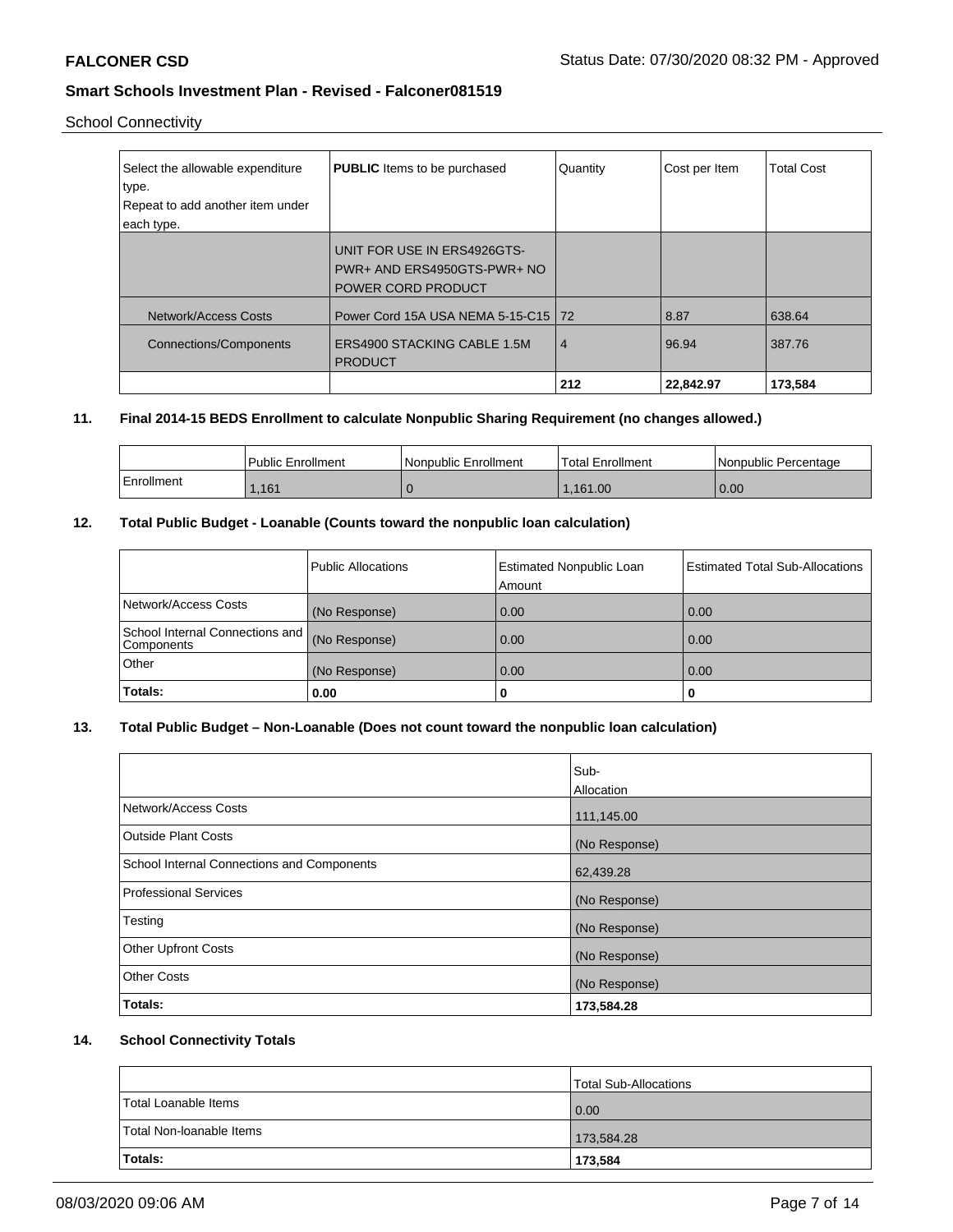Community Connectivity (Broadband and Wireless)

**1. Describe how you intend to use Smart Schools Bond Act funds for high-speed broadband and/or wireless connectivity projects in the community.**

(No Response)

**2. Please describe how the proposed project(s) will promote student achievement and increase student and/or staff access to the Internet in a manner that enhances student learning and/or instruction outside of the school day and/or school building.**

(No Response)

**3. Community connectivity projects must comply with all the necessary local building codes and regulations (building and related permits are not required prior to plan submission).**

 $\Box$  I certify that we will comply with all the necessary local building codes and regulations.

**4. Please describe the physical location of the proposed investment.**

(No Response)

**5. Please provide the initial list of partners participating in the Community Connectivity Broadband Project, along with their Federal Tax Identification (Employer Identification) number.**

| <b>Project Partners</b> | l Federal ID # |
|-------------------------|----------------|
| (No Response)           | (No Response)  |

**6. Please detail the type, quantity, per unit cost and total cost of the eligible items under each sub-category.**

| Select the allowable expenditure | Item to be purchased | Quantity      | Cost per Item | <b>Total Cost</b> |
|----------------------------------|----------------------|---------------|---------------|-------------------|
| type.                            |                      |               |               |                   |
| Repeat to add another item under |                      |               |               |                   |
| each type.                       |                      |               |               |                   |
| (No Response)                    | (No Response)        | (No Response) | (No Response) | 0.00              |
|                                  |                      | o             | 0.00          |                   |

**7. If you are submitting an allocation for Community Connectivity, complete this table.**

**Note that the calculated Total at the bottom of the table must equal the Total allocation for this category that you entered in the SSIP Overview overall budget.**

|                                    | Sub-Allocation |
|------------------------------------|----------------|
| Network/Access Costs               | (No Response)  |
| Outside Plant Costs                | (No Response)  |
| <b>Tower Costs</b>                 | (No Response)  |
| <b>Customer Premises Equipment</b> | (No Response)  |
| <b>Professional Services</b>       | (No Response)  |
| Testing                            | (No Response)  |
| <b>Other Upfront Costs</b>         | (No Response)  |
| <b>Other Costs</b>                 | (No Response)  |
| Totals:                            | 0.00           |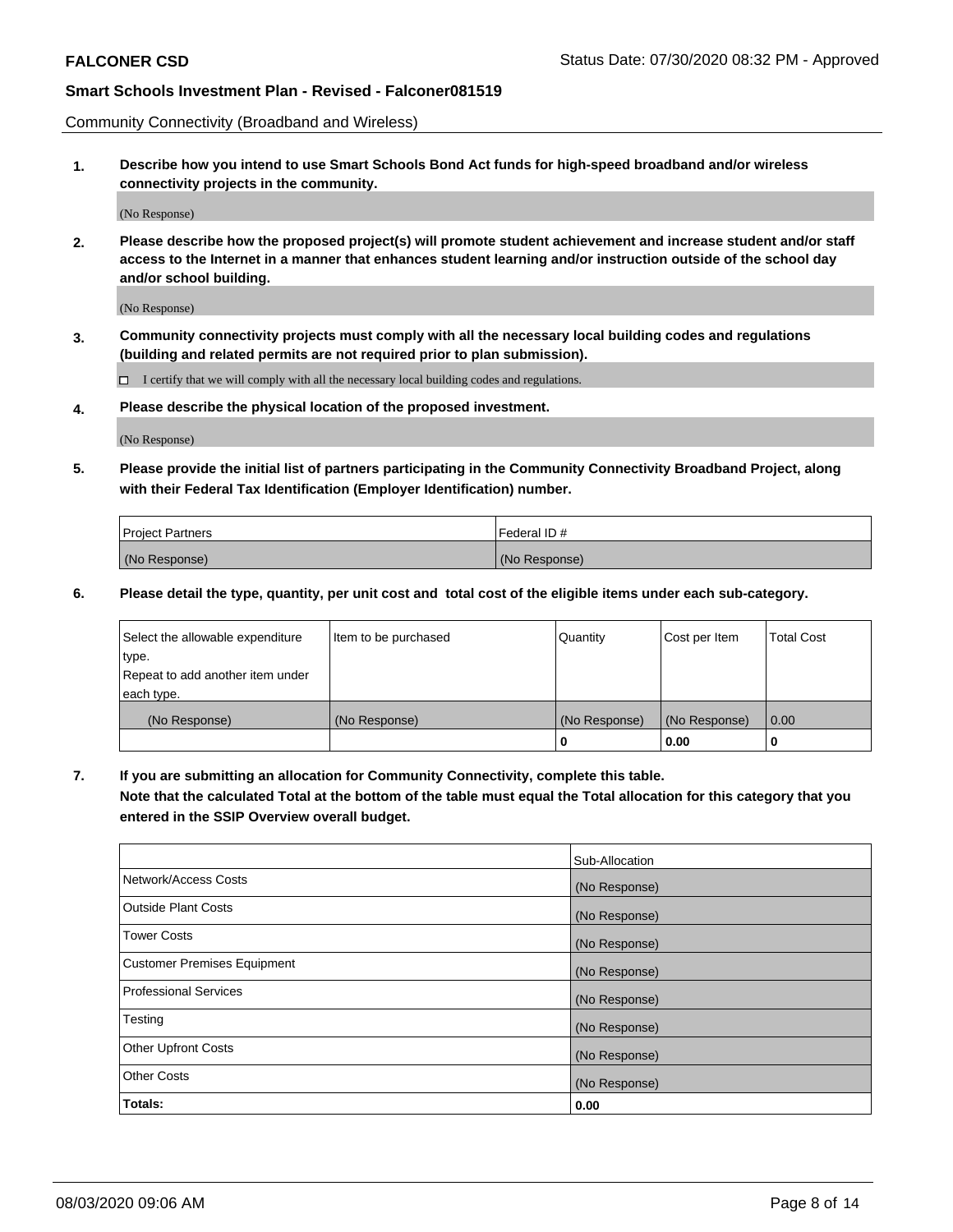#### Classroom Learning Technology

**1. In order for students and faculty to receive the maximum benefit from the technology made available under the Smart Schools Bond Act, their school buildings must possess sufficient connectivity infrastructure to ensure that devices can be used during the school day. Smart Schools Investment Plans must demonstrate that sufficient infrastructure that meets the Federal Communications Commission's 100 Mbps per 1,000 students standard currently exists in the buildings where new devices will be deployed, or is a planned use of a portion of Smart Schools Bond Act funds, or is under development through another funding source. Smart Schools Bond Act funds used for technology infrastructure or classroom technology investments must increase the number of school buildings that meet or exceed the minimum speed standard of 100 Mbps per 1,000 students and staff within 12 months. This standard may be met on either a contracted 24/7 firm service or a**

- **"burstable" capability. If the standard is met under the burstable criteria, it must be:**
- **1. Specifically codified in a service contract with a provider, and**

**2. Guaranteed to be available to all students and devices as needed, particularly during periods of high demand, such as computer-based testing (CBT) periods.**

**Please describe how your district already meets or is planning to meet this standard within 12 months of plan submission.**

(No Response)

- **1a. If a district believes that it will be impossible to meet this standard within 12 months, it may apply for a waiver of this requirement, as described on the Smart Schools website. The waiver must be filed and approved by SED prior to submitting this survey.**
	- By checking this box, you are certifying that the school district has an approved waiver of this requirement on file with the New York State Education Department.
- **2. Connectivity Speed Calculator (Required). If the district currently meets the required speed, enter "Currently Met" in the last box: Expected Date When Required Speed Will be Met.**

|                  | l Number of     | Required Speed | Current Speed in | <b>Expected Speed</b> | <b>Expected Date</b>                |
|------------------|-----------------|----------------|------------------|-----------------------|-------------------------------------|
|                  | <b>Students</b> | l in Mbps      | l Mbps           | to be Attained        | When Required                       |
|                  |                 |                |                  |                       | Within 12 Months  Speed Will be Met |
| Calculated Speed | (No Response)   | 0.00           | (No Response)    | l (No Response)       | (No Response)                       |

**3. If the district wishes to have students and staff access the Internet from wireless devices within the school building, or in close proximity to it, it must first ensure that it has a robust Wi-Fi network in place that has sufficient bandwidth to meet user demand.**

**Please describe how you have quantified this demand and how you plan to meet this demand.**

(No Response)

**4. All New York State public school districts are required to complete and submit an Instructional Technology Plan survey to the New York State Education Department in compliance with Section 753 of the Education Law and per Part 100.12 of the Commissioner's Regulations.**

**Districts that include educational technology purchases as part of their Smart Schools Investment Plan must have a submitted and approved Instructional Technology Plan survey on file with the New York State Education Department.**

- By checking this box, you are certifying that the school district has an approved Instructional Technology Plan survey on file with the New York State Education Department.
- **5. Describe the devices you intend to purchase and their compatibility with existing or planned platforms or systems. Specifically address the adequacy of each facility's electrical, HVAC and other infrastructure necessary to install and support the operation of the planned technology.**

(No Response)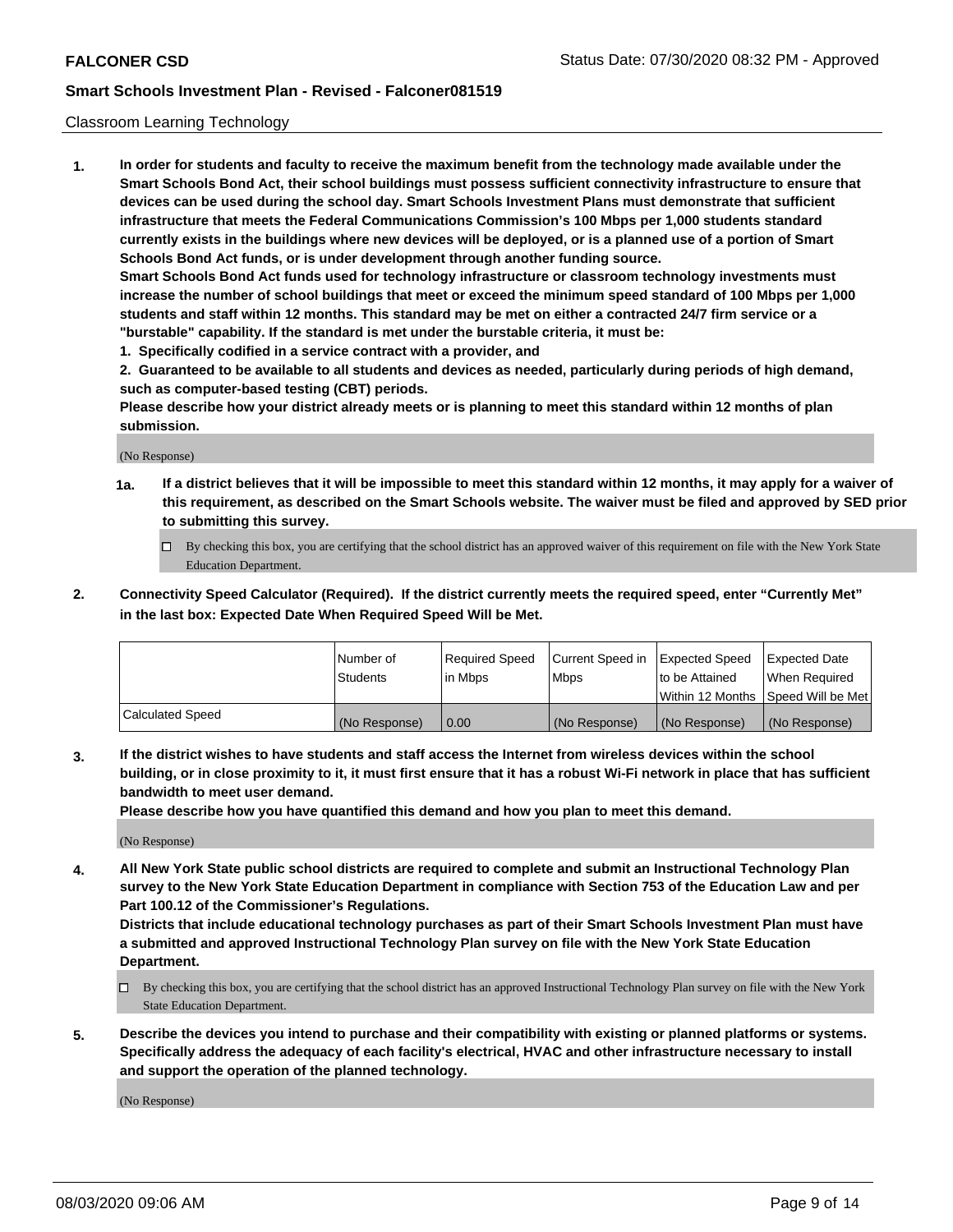#### Classroom Learning Technology

- **6. Describe how the proposed technology purchases will:**
	- **> enhance differentiated instruction;**
	- **> expand student learning inside and outside the classroom;**
	- **> benefit students with disabilities and English language learners; and**
	- **> contribute to the reduction of other learning gaps that have been identified within the district.**

**The expectation is that districts will place a priority on addressing the needs of students who struggle to succeed in a rigorous curriculum. Responses in this section should specifically address this concern and align with the district's Instructional Technology Plan (in particular Question 2 of E. Curriculum and Instruction: "Does the district's instructional technology plan address the needs of students with disabilities to ensure equitable access to instruction, materials and assessments?" and Question 3 of the same section: "Does the district's instructional technology plan address the provision of assistive technology specifically for students with disabilities to ensure access to and participation in the general curriculum?")**

**In addition, describe how the district ensures equitable access to instruction, materials and assessments and participation in the general curriculum for both SWD and English Language Learners/Multilingual Learners (ELL/MLL) students.**

(No Response)

**7. Where appropriate, describe how the proposed technology purchases will enhance ongoing communication with parents and other stakeholders and help the district facilitate technology-based regional partnerships, including distance learning and other efforts.**

(No Response)

**8. Describe the district's plan to provide professional development to ensure that administrators, teachers and staff can employ the technology purchased to enhance instruction successfully.**

**Note: This response should be aligned and expanded upon in accordance with your district's response to Question 1 of F. Professional Development of your Instructional Technology Plan: "Please provide a summary of professional development offered to teachers and staff, for the time period covered by this plan, to support technology to enhance teaching and learning. Please include topics, audience and method of delivery within your summary."**

(No Response)

- **9. Districts must contact one of the SUNY/CUNY teacher preparation programs listed on the document on the left side of the page that supplies the largest number of the district's new teachers to request advice on innovative uses and best practices at the intersection of pedagogy and educational technology.**
	- By checking this box, you certify that you have contacted the SUNY/CUNY teacher preparation program that supplies the largest number of your new teachers to request advice on these issues.
	- **9a. Please enter the name of the SUNY or CUNY Institution that you contacted.**

(No Response)

**9b. Enter the primary Institution phone number.**

(No Response)

**9c. Enter the name of the contact person with whom you consulted and/or will be collaborating with on innovative uses of technology and best practices.**

(No Response)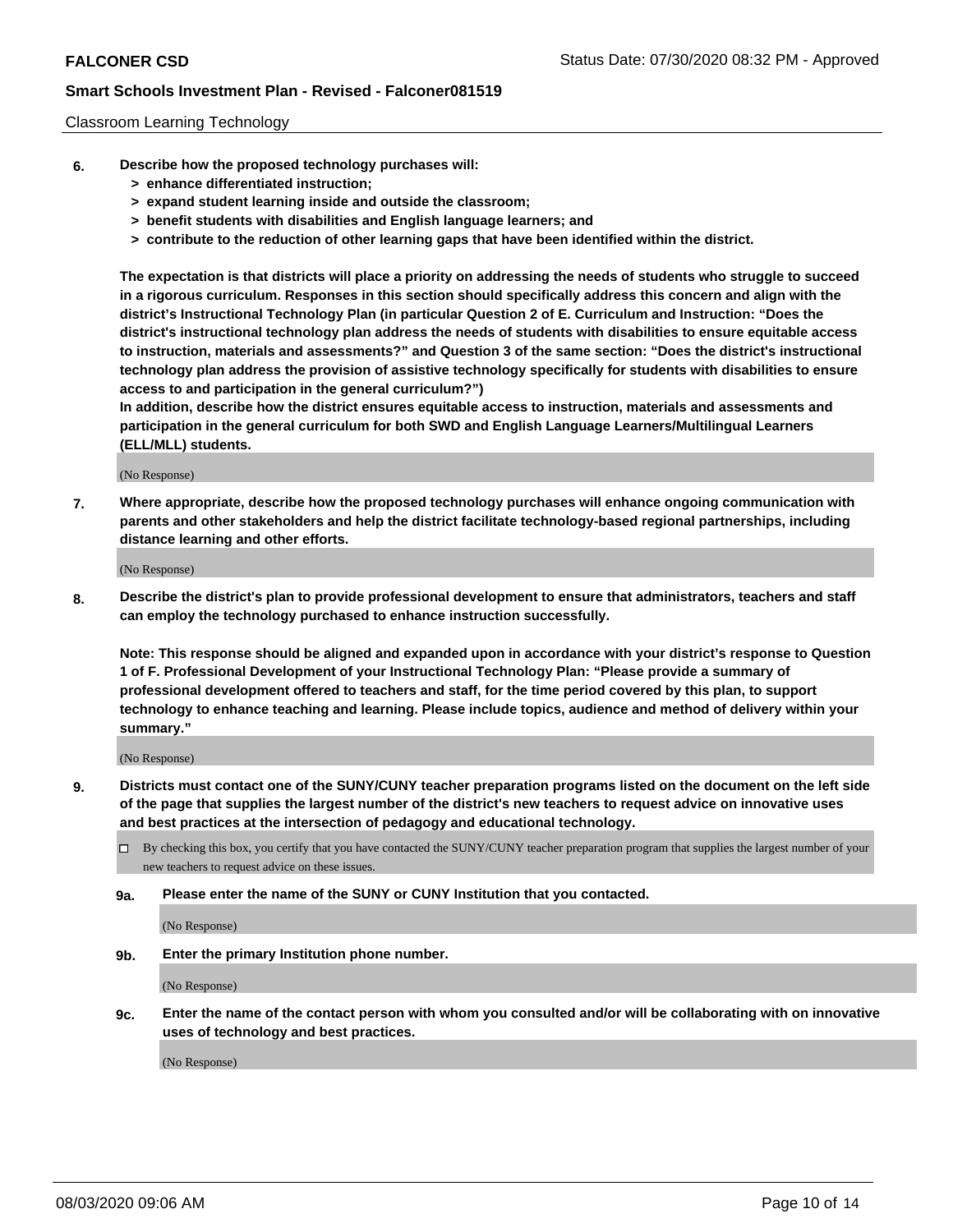#### Classroom Learning Technology

**10. To ensure the sustainability of technology purchases made with Smart Schools funds, districts must demonstrate a long-term plan to maintain and replace technology purchases supported by Smart Schools Bond Act funds. This sustainability plan shall demonstrate a district's capacity to support recurring costs of use that are ineligible for Smart Schools Bond Act funding such as device maintenance, technical support, Internet and wireless fees, maintenance of hotspots, staff professional development, building maintenance and the replacement of incidental items. Further, such a sustainability plan shall include a long-term plan for the replacement of purchased devices and equipment at the end of their useful life with other funding sources.**

 $\Box$  By checking this box, you certify that the district has a sustainability plan as described above.

**11. Districts must ensure that devices purchased with Smart Schools Bond funds will be distributed, prepared for use, maintained and supported appropriately. Districts must maintain detailed device inventories in accordance with generally accepted accounting principles.**

By checking this box, you certify that the district has a distribution and inventory management plan and system in place.

#### **12. Please detail the type, quantity, per unit cost and total cost of the eligible items under each sub-category.**

| Select the allowable expenditure<br>type.<br>Repeat to add another item under | Item to be Purchased | Quantity      | Cost per Item | <b>Total Cost</b> |
|-------------------------------------------------------------------------------|----------------------|---------------|---------------|-------------------|
| each type.<br>(No Response)                                                   | (No Response)        | (No Response) | (No Response) | 0.00              |
|                                                                               |                      | 0             | 0.00          |                   |

#### **13. Final 2014-15 BEDS Enrollment to calculate Nonpublic Sharing Requirement (no changes allowed.)**

|            | l Public Enrollment | <b>INonpublic Enrollment</b> | <b>Total Enrollment</b> | Nonpublic<br>l Percentage |
|------------|---------------------|------------------------------|-------------------------|---------------------------|
| Enrollment | .161                |                              | 1.161.00                | 0.00                      |

#### **14. If you are submitting an allocation for Classroom Learning Technology complete this table.**

|                         | Public School Sub-Allocation | <b>Estimated Nonpublic Loan</b><br>Amount<br>(Based on Percentage Above) | Estimated Total Public and<br>Nonpublic Sub-Allocation |
|-------------------------|------------------------------|--------------------------------------------------------------------------|--------------------------------------------------------|
| Interactive Whiteboards | (No Response)                | 0.00                                                                     | 0.00                                                   |
| Computer Servers        | (No Response)                | 0.00                                                                     | 0.00                                                   |
| Desktop Computers       | (No Response)                | 0.00                                                                     | 0.00                                                   |
| <b>Laptop Computers</b> | (No Response)                | 0.00                                                                     | 0.00                                                   |
| <b>Tablet Computers</b> | (No Response)                | 0.00                                                                     | 0.00                                                   |
| Other Costs             | (No Response)                | 0.00                                                                     | 0.00                                                   |
| Totals:                 | 0.00                         | 0                                                                        | 0                                                      |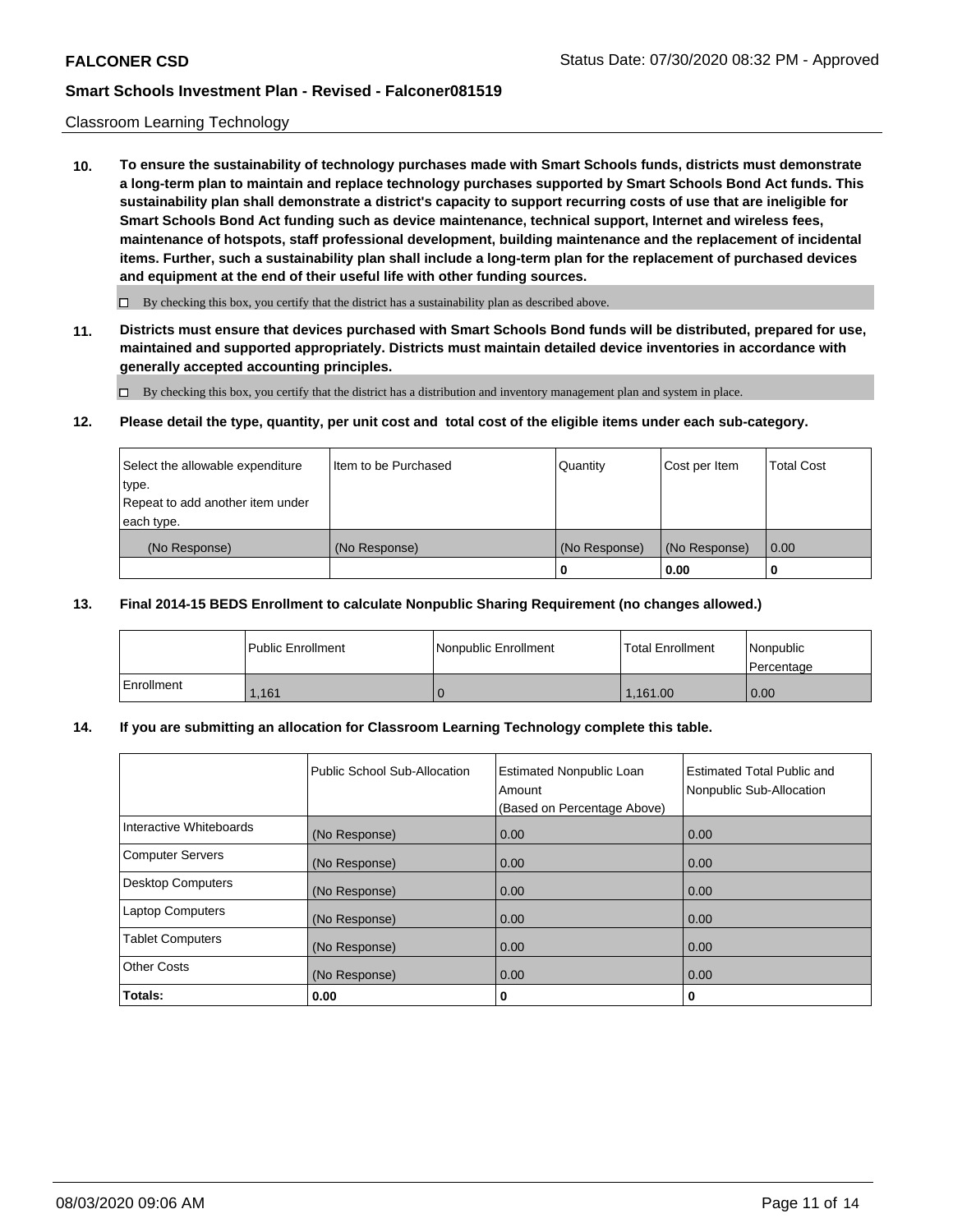#### Pre-Kindergarten Classrooms

**1. Provide information regarding how and where the district is currently serving pre-kindergarten students and justify the need for additional space with enrollment projections over 3 years.**

(No Response)

- **2. Describe the district's plan to construct, enhance or modernize education facilities to accommodate prekindergarten programs. Such plans must include:**
	- **Specific descriptions of what the district intends to do to each space;**
	- **An affirmation that new pre-kindergarten classrooms will contain a minimum of 900 square feet per classroom;**
	- **The number of classrooms involved;**
	- **The approximate construction costs per classroom; and**
	- **Confirmation that the space is district-owned or has a long-term lease that exceeds the probable useful life of the improvements.**

(No Response)

**3. Smart Schools Bond Act funds may only be used for capital construction costs. Describe the type and amount of additional funds that will be required to support ineligible ongoing costs (e.g. instruction, supplies) associated with any additional pre-kindergarten classrooms that the district plans to add.**

(No Response)

**4. All plans and specifications for the erection, repair, enlargement or remodeling of school buildings in any public school district in the State must be reviewed and approved by the Commissioner. Districts that plan capital projects using their Smart Schools Bond Act funds will undergo a Preliminary Review Process by the Office of Facilities Planning.**

**Please indicate on a separate row each project number given to you by the Office of Facilities Planning.**

| Project Number |  |
|----------------|--|
| (No Response)  |  |
|                |  |

**5. Please detail the type, quantity, per unit cost and total cost of the eligible items under each sub-category.**

| Select the allowable expenditure | Item to be purchased | Quantity      | Cost per Item | <b>Total Cost</b> |
|----------------------------------|----------------------|---------------|---------------|-------------------|
| type.                            |                      |               |               |                   |
| Repeat to add another item under |                      |               |               |                   |
| each type.                       |                      |               |               |                   |
| (No Response)                    | (No Response)        | (No Response) | (No Response) | 0.00              |
|                                  |                      | U             | 0.00          |                   |

**6. If you have made an allocation for Pre-Kindergarten Classrooms, complete this table. Note that the calculated Total at the bottom of the table must equal the Total allocation for this category that you entered in the SSIP Overview overall budget.**

|                                          | Sub-Allocation |
|------------------------------------------|----------------|
| Construct Pre-K Classrooms               | (No Response)  |
| Enhance/Modernize Educational Facilities | (No Response)  |
| <b>Other Costs</b>                       | (No Response)  |
| Totals:                                  | 0.00           |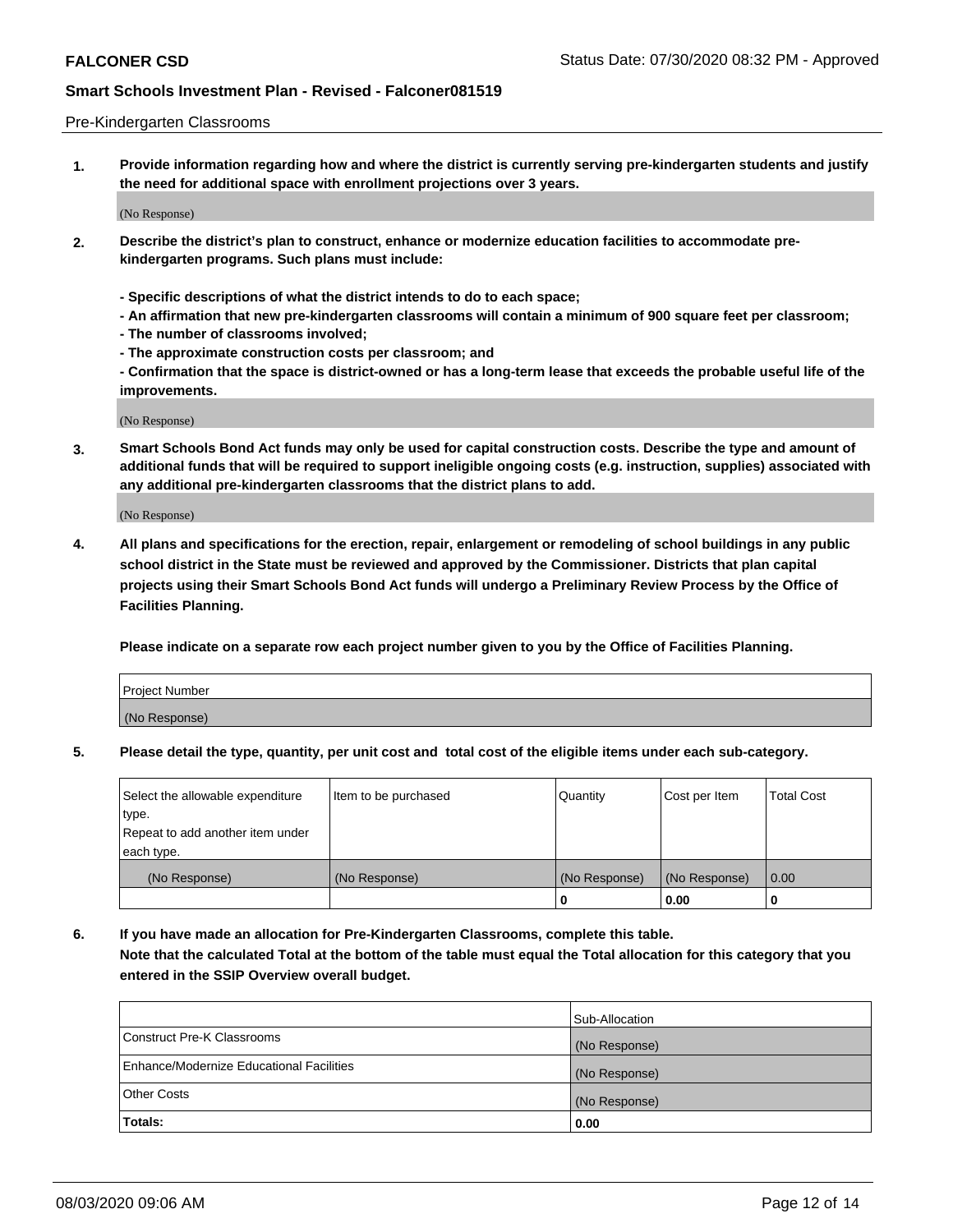Replace Transportable Classrooms

**1. Describe the district's plan to construct, enhance or modernize education facilities to provide high-quality instructional space by replacing transportable classrooms.**

(No Response)

**2. All plans and specifications for the erection, repair, enlargement or remodeling of school buildings in any public school district in the State must be reviewed and approved by the Commissioner. Districts that plan capital projects using their Smart Schools Bond Act funds will undergo a Preliminary Review Process by the Office of Facilities Planning.**

**Please indicate on a separate row each project number given to you by the Office of Facilities Planning.**

| Project Number |  |
|----------------|--|
|                |  |
|                |  |
|                |  |
|                |  |
| (No Response)  |  |
|                |  |
|                |  |
|                |  |

**3. For large projects that seek to blend Smart Schools Bond Act dollars with other funds, please note that Smart Schools Bond Act funds can be allocated on a pro rata basis depending on the number of new classrooms built that directly replace transportable classroom units.**

**If a district seeks to blend Smart Schools Bond Act dollars with other funds describe below what other funds are being used and what portion of the money will be Smart Schools Bond Act funds.**

(No Response)

**4. Please detail the type, quantity, per unit cost and total cost of the eligible items under each sub-category.**

| Select the allowable expenditure<br>∣type.     | Item to be purchased | Quantity      | Cost per Item | Total Cost |
|------------------------------------------------|----------------------|---------------|---------------|------------|
| Repeat to add another item under<br>each type. |                      |               |               |            |
| (No Response)                                  | (No Response)        | (No Response) | (No Response) | 0.00       |
|                                                |                      | u             | 0.00          |            |

**5. If you have made an allocation for Replace Transportable Classrooms, complete this table. Note that the calculated Total at the bottom of the table must equal the Total allocation for this category that you entered in the SSIP Overview overall budget.**

|                                                | Sub-Allocation |
|------------------------------------------------|----------------|
| Construct New Instructional Space              | (No Response)  |
| Enhance/Modernize Existing Instructional Space | (No Response)  |
| Other Costs                                    | (No Response)  |
| Totals:                                        | 0.00           |